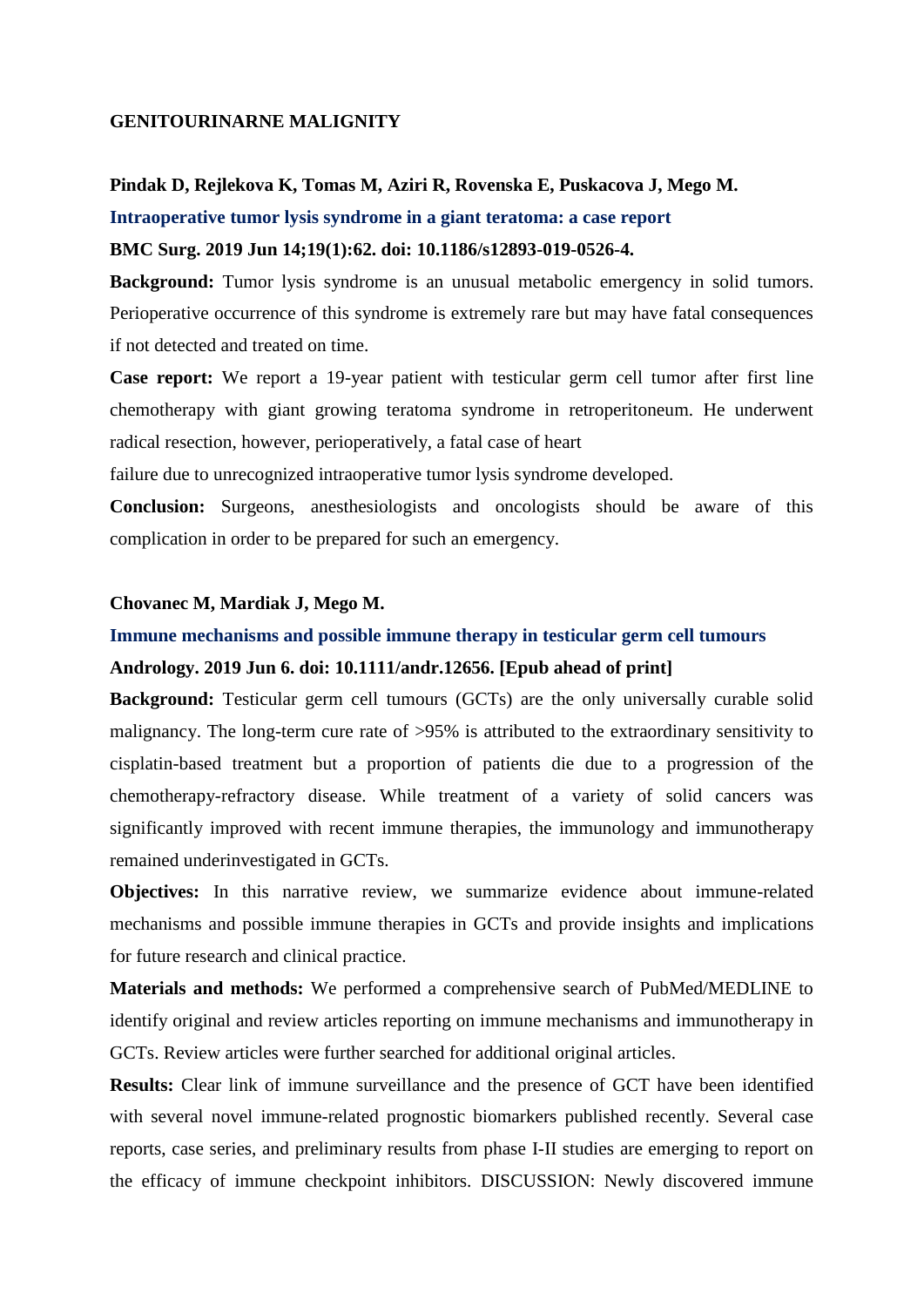biomarkers provide an evidence supporting the role of immune environment in the GCT biology. While these discoveries provide only an initial insight into the immunobiology, strong correlation with prognosis is evident. This provided a premise to investigate the treatment efficacy of novel immunotherapy. Some efficacy of these treatments has been reported in clinical setting; however, the results of published studies with immune checkpoint inhibitor monotherapy seem to be disappointing.

**Conclusion:** Immune-related mechanisms and efficacy of immune checkpoint blockade in GCTs should be further investigated in preclinical and clinical studies.

# **Mego M, Svetlovska D, Chovanec M, Reckova M, Rejlekova K, Obertova J, Palacka P, Sycova-Mila Z,** De Giorgi U, **Mardiak J.**

#### **Phase II study of avelumab in multiple relapsed/refractory germ cell cancer**

### **Invest New Drugs. 2019 Jun 1. doi: 10.1007/s10637-019-00805-4.**

**Background:** Germ cell tumors (GCTs) are highly curable diseases; however, not all patients can be cured. Patients in their second relapse have especially poor prognoses. PD-L1 expression is significantly higher in GCTs than in normal testicular tissue, and high PD-L1 expression is associated with a poor prognosis. This study aimed to determine the efficacy and safety of avelumab, a PD-L1 inhibitor, in patients with GCTs.

**Methods:** In this phase 2 study, patients with multiple relapsed and/or refractory GCTs were treated with avelumab at a dose of 10 mg/kg administered biweekly until progression or unacceptable toxicity. The primary endpoint was 12-week progression-free survival (PFS). Fifteen evaluable patients had to be enrolled in the first cohort, and if <8 of 15 patients had 12-week PFS, the study was to be terminated. Here, we report the results of the first stage of the trial.

**Results:** From November 2017 to January 2018, 8 patients with a median age of 29 years (range, 22 to 52 months) were enrolled. Patients were pretreated with a median of 5 (range, 1 to 6) previous lines of platinum-based therapies; 5 tumors (62.5%) were absolutely refractory to cisplatin, and 5 patients (62.5%) had visceral nonpulmonary metastases. At a median follow-up period of 2.6 months (range, 0.3 to 14.4), all the patients experienced disease progression, and 7 patients (87.5%) died. The twelve-week PFS was 0%, median PFS was 0.9 months (95% CI 0.5-1.9), and median OS was 2.7 months (95% CI 1.0-3.3). Avelumab was well tolerated, and no severe adverse events were observed.

**Conclusions:** This study failed to achieve its primary endpoint. Our data suggest a lack of avelumab efficacy in unselected multiple relapsed/refractory GCTs.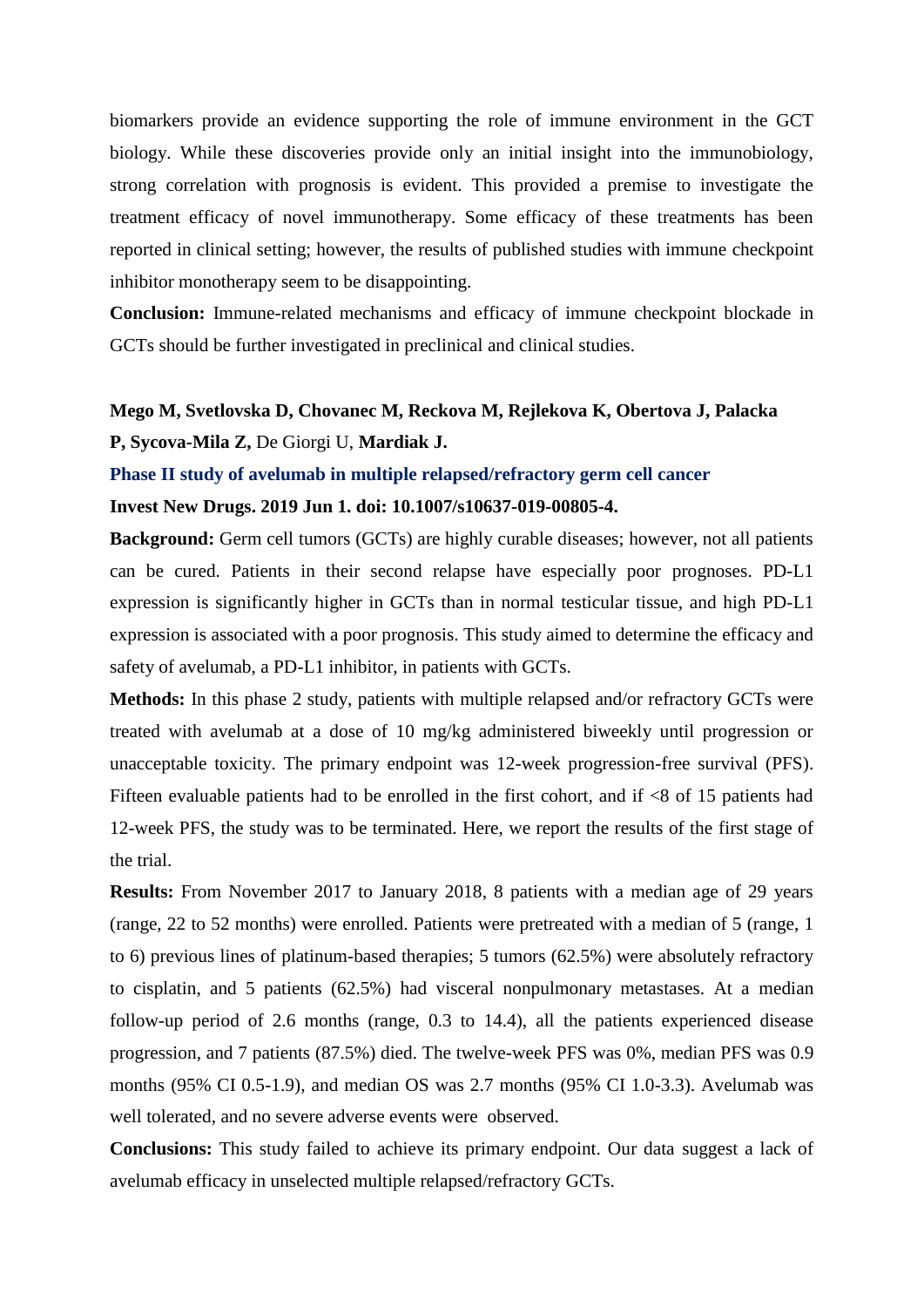## **SUPORTÍVNA LIEČBA**

Albasanz-Puig A, Gudiol C, Parody R, Tebe C, Akova M, Araos R, Bote A, Brunel AS, Calik S, **Drgona L**, García E, Hemmati P, Herrera F, Ibrahim KY, Isler B, Kanj S, Kern W, Maestro de la Calle G, Manzur A, Marin JI, Márquez-Gómez I, Martín-Dávila P, Mikulska M, Montejo JM, Montero M, Morales HMP, Morales I, Novo A, Oltolini C, Peghin M, Del Pozo JL, Puerta-Alcalde P, Ruiz-Camps I, Sipahi OR, Tilley R, Yáñez L, Gomes MZR, Carratalà J; IRONIC study group.

**Impact of antibiotic resistance on outcomes of neutropenic cancer patients with Pseudomonas aeruginosa bacteraemia (IRONIC study): study protocol of a retrospective**

#### **multicentre international study**

#### **BMJ Open. 2019 May 24;9(5):e025744.**

**Introduction:** Pseudomonas aeruginosa (PA) has historically been one of the major causes of severe sepsis and death among neutropenic cancer patients. There has been a recent increase of multidrug-resistant PA (MDRPA) isolates that may determine a worse prognosis, particularly in immunosuppressed patients. The aim of this study is to establish the impact of antibiotic resistance on the outcome of neutropenic onco-haematological patients with PA bacteraemia, and to identify the risk factors for MDRPA bacteraemia and mortality.

**Methods and analysis:** This is a retrospective, observational, multicentre, international study. All episodes of PA bacteraemia occurring in neutropenic onco-haematological patients followed up at the participating centres from 1 January 2006 to 31 May 2018 will be retrospectively reviewed. The primary endpoint will be overall case-fatality rate within 30 days of onset of PA bacteraemia. The secondary end points will be to describe the following: the incidence and risk factors for multidrug-resistant and extremely drug-resistant PA bacteraemia (by comparing the episodes due to susceptible PA with those produced by MDRPA), the efficacy of ceftolozane/tazobactam, the rates of persistent bacteraemia and bacteraemia relapse and the risk factors for very early (48 hours), early (7 days) and overall (30 days) case-fatality rates.

**Ethics and dissemination:** The Clinical Research Ethics Committee of Bellvitge University Hospital approved the protocol of the study at the primary site. To protect personal privacy, identifying information of each patient in the electronic database will be encrypted. The processing of the patients' personal data collected in the study will comply with the Spanish Data Protection Act of 1998 and with the European Directive on the privacy of data. All data